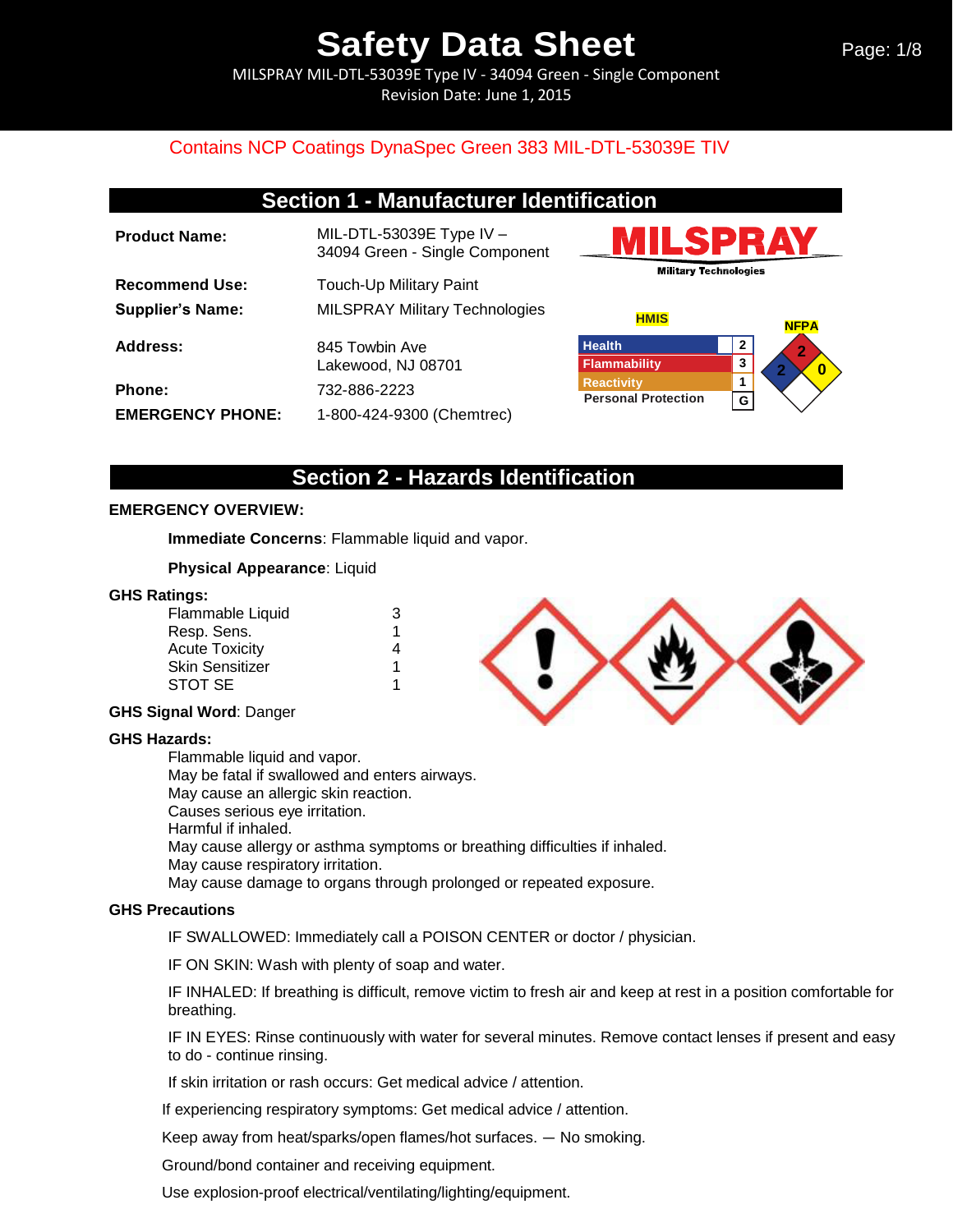MILSPRAY MIL-DTL-53039E Type IV - 34094 Green - Single Component Revision Date: June 1, 2015

Avoid breathing dust/fume/gas/mist/vapors/spray.

Do not get in eyes, on skin, or on clothing.

Do no eat, drink or smoke when using this product.

Use only outdoors or in a well-ventilated area.

Wear protective gloves/protective clothing/eye protection/face protection.

In case of inadequate ventilation wear respiratory protection.

Wash contaminated clothing before reuse.

Dispose of contents/container in accordance with local/national/international regulations.

In case of fire: Use appropriate method to extinguish. See Section 5 of SDS.

Store in a well-ventilated place. Keep container tightly closed.

Store in a well-ventilated place. Keep cool.

# **Section 3 - Composition/Information on Ingredients**

| <b>Chemical</b>                           | Weight<br><b>Percent</b> | <b>CAS Number</b> | <b>GHS</b>                                                                                                                                                                                                      |
|-------------------------------------------|--------------------------|-------------------|-----------------------------------------------------------------------------------------------------------------------------------------------------------------------------------------------------------------|
| Parachlorbenzotrifluoride                 | 35-40%                   | 98-56-6           | H319 Causes serious eye irritation.<br>H226 Flammable liquid and vapor.<br>H335 May cause respiratory irritation.<br><b>H315</b> Causes skin irritation.                                                        |
| Hexamethylene<br>Diisocyanate Homopolymer | 10-15%                   | 28182-81-2        | H332 Harmful if inhaled.<br>H334 May cause allergy or<br>asthma symptoms or<br>breathing difficulties if inhaled.<br>H317 May cause an allergic<br>lskin reaction.<br>H335 May cause respiratory<br>irritation. |
| *Cobalt Chromite                          | 8.76                     | 68187-49-5        |                                                                                                                                                                                                                 |
| *Chromium Oxide Green                     | 8.49                     | 1308-38-9         |                                                                                                                                                                                                                 |
| <b>Methyl Isoamyl Ketone</b>              | $1 - 5%$                 | 110-12-3          | H226 Flammable liquid and vapor.<br>H332 Harmful if inhaled.                                                                                                                                                    |
| <b>Light Aromatic</b>                     | $1 - 5%$                 | 64742-95-6        | H226 Flammable liquid and vapor.                                                                                                                                                                                |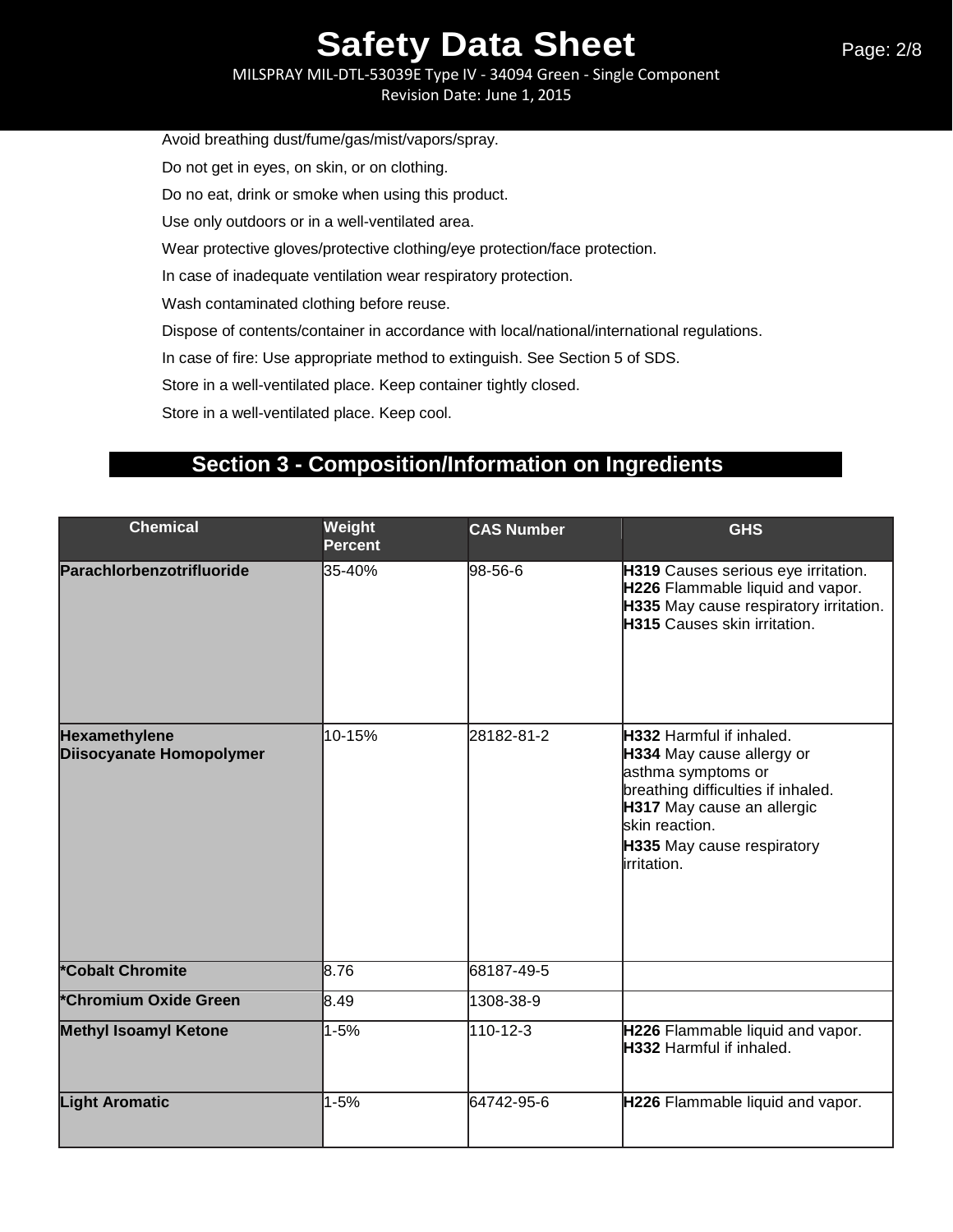MILSPRAY MIL-DTL-53039E Type IV - 34094 Green - Single Component Revision Date: June 1, 2015

| <b>Petroleum distillates</b> |  | H304 May be fatal if swallowed and     |
|------------------------------|--|----------------------------------------|
|                              |  | enters airways.                        |
|                              |  | <b>H315</b> Causes skin irritation.    |
|                              |  | H319 Causes serious eye irritation.    |
|                              |  | H335 May cause respiratory irritation. |
|                              |  | H336 May cause drowsiness or           |
|                              |  | dizziness.                             |
|                              |  | H351 Suspected of causing cancer.      |
|                              |  |                                        |
|                              |  |                                        |
|                              |  |                                        |
|                              |  |                                        |
|                              |  |                                        |

\*Toxic chemical subject to the reporting requirements of section 313 of Title III and of 40 CFR 372. "WARNING: THIS PRODUCT MAY CONTAIN CHEMICALS KNOWN TO THE STATE OF CALIFORNIA TO CAUSE CANCER AND BIRTH DEFECTS OR OTHER REPRODUCTIVE HARM."

# **Section 4 - First Aid Measures**

**EYE CONTACT:** Immediately flush eyes with water. Flush eyes with water for a minimum of 15 minutes, occasionally lifting and lowering upper lids. Get medical attention promptly.

**SKIN CONTACT:** Wash with soap and water. Get medical attention if irritation develops or persists. Remove contaminated shoes and clothes and clean before reuse.

**INGESTION:** DO NOT induce vomiting. Get medical attention immediately.

**INHALATION:** Rescuers should put on appropriate protective gear. Remove from area of exposure. If not breathing, give artificial respiration. If breathing is difficult, give oxygen. Keep victim warm. Get immediate medical attention.

### **MOST IMPORTANT SYMPTOMS AND EFFECTS, BOTH ACUTE AND DELAYED:**

**SYMPTOMS:** May cause respiratory irritation, dizziness, or drowsiness.

**EFFECTS:** Significant exposure to this chemical may adversely affect people with chronic disease of the respiratory system, central nervous system, kidney, liver, skin, and/or eyes. Overexposure and long term exposure to isocyanate can cause lung and skin sensitization.

# **Section 5 - Fire Fighting Measures**

**FLASH POINT:** 100F (38ºC) SETAFLASH CLOSED CUP

**LEL:** N/A **UEL:** N/A

**SUITABLE EXTINGUISHING MEDIA:** Foam, Powders, Carbon Dioxide, or Dry Chemical.

**UNSUITABLE EXTINGUISHING MEDIA:** Not available.

**UNUSUAL FIRE & EXPLOSION HAZARDS:** Flammable liquid and vapor. Vapors can travel to a source of ignition and flash back. Empty containers retain product residue (liquid and/or vapor) and can be dangerous. DO NOT pressurize, cut, weld, braze, solder, grind or expose such containers to heat, flame, sparks, static electricity, or other sources of ignition. Also, do not reuse container without commercial cleaning or reconditioning. Product reacts with water releasing large amounts of carbon dioxide which may cause pressure build up in confined spaces. Toxic vapors and corrosive fumes can be emitted during fire conditions.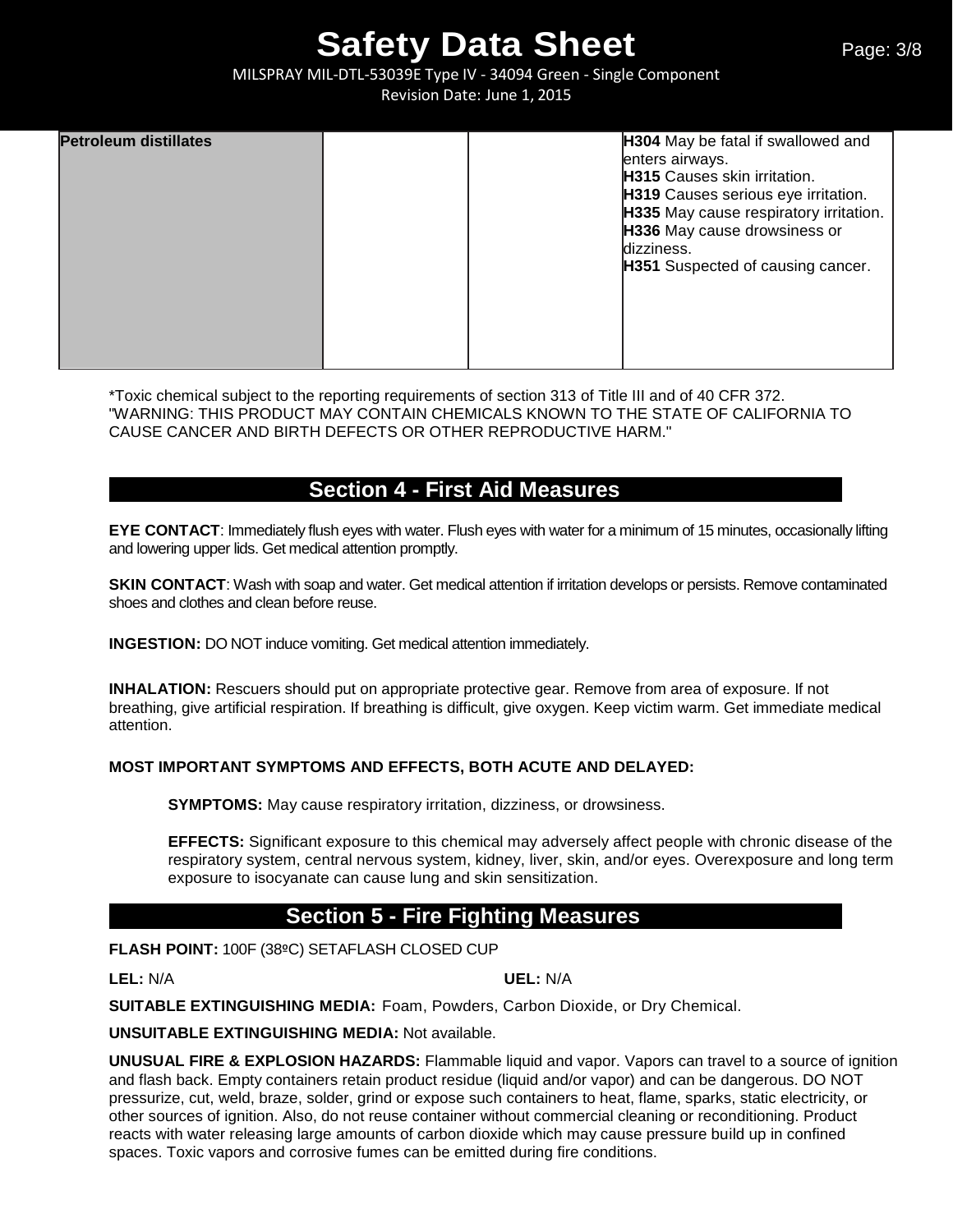MILSPRAY MIL-DTL-53039E Type IV - 34094 Green - Single Component Revision Date: June 1, 2015

**PRODUCTS OF COMBUSTION:** During combustion toxic vapors may be released. Under fire conditions, corrosive fumes and toxic vapors may be emitted.

**FIRE FIGHTING PROCEDURES:** As in any fire, wear self-contained breathing apparatus pressure-demand (MSHA/NIOSH approved or equivalent) and full protective gear. Use water with caution, product will react with water and release large amounts of carbon dioxide which may cause pressure build up in confined spaces. Water spray to cool containers or protect personnel, but avoid direct contact between water and the product. Small fires: carbon dioxide or dry chemical. Large fire: alcohol-type aqueous film-forming foam or dry chemical.

**NFPA 704:** Health =  $2$  Flammability =  $2$  Instability =  $0$ 

## **Section 6 - Accidental Release Measures**

**PERSONAL PRECAUTIONS:** Not available.

**ENVIRONMENTAL PRECAUTIONS:** Avoid runoff into storm sewers and ditches which lead to waterways.

**METHODS OF CONTAINMENT:** Dike spill area and absorb the spilled liquid with earth, sawdust or a commercially available absorbent.

#### **METHODS OF CLEAN-UP:**

**SMALL SPILLS:** Eliminate all sources of ignition. Provide good ventilation and minimize the breathing of vapors and avoid skin contact. Dike spill area and absorb the spilled liquid with earth, sawdust or a commercially available absorbent. Shovel spent absorbent into recovery or salvage drums for appropriate disposal.

**LARGE SPILLS:** Wear appropriate personal protective equipment. Eliminate all ignition sources. Prevent additional discharge of material if able to do so safely. Do not touch or walk through spilled material. Avoid runoff into storm sewers and ditches which lead to waterways. Ventilate spill area. Stay upwind of spill. Use only non-combustible material for cleanup. Use clean, non-sparking tools to collect absorbed materials. Absorb spill with inert material (e.g. dry sand, earth or sawdust), then place in a chemical waste collector.

**OTHER INFORMATION: EMERGENCY PRECAUTIONS:** Eliminate ignition sources. Avoid large exposures to vapors.

# **Section 7 - Handling and Storage**

**HANDLING**: Use only in a well ventilated area. Avoid breathing vapor, fumes, or mist. Avoid contact with eyes, skin, and clothing. Ground and bond containers when transferring material. Use spark-proof tools and explosion proof equipment. Always open containers slowly to allow any excess pressure to vent. Avoid contact with water or humidity. Follow all SDS/label precautions even after containers are emptied because they may retain product residues.

**STORAGE:** Keep away from heat, sparks, and flame. Store containers in a cool, well ventilated place. Keep container closed when not in use.

| <b>Components</b>                         | <b>CAS</b> | <b>Limits</b>                               |
|-------------------------------------------|------------|---------------------------------------------|
| Parachlorbenzotrifluoride                 | 98-56-6    | <b>ACGIH TLV NE</b><br><b>OSHA PEL NE</b>   |
| Hexamethylene Diisocyanate<br>Homopolymer | 28182-81-2 | <b>OSHA PEL: NE</b><br><b>ACGIH TLV: NE</b> |

# **Section 8 - Exposure Controls/Personal Protection**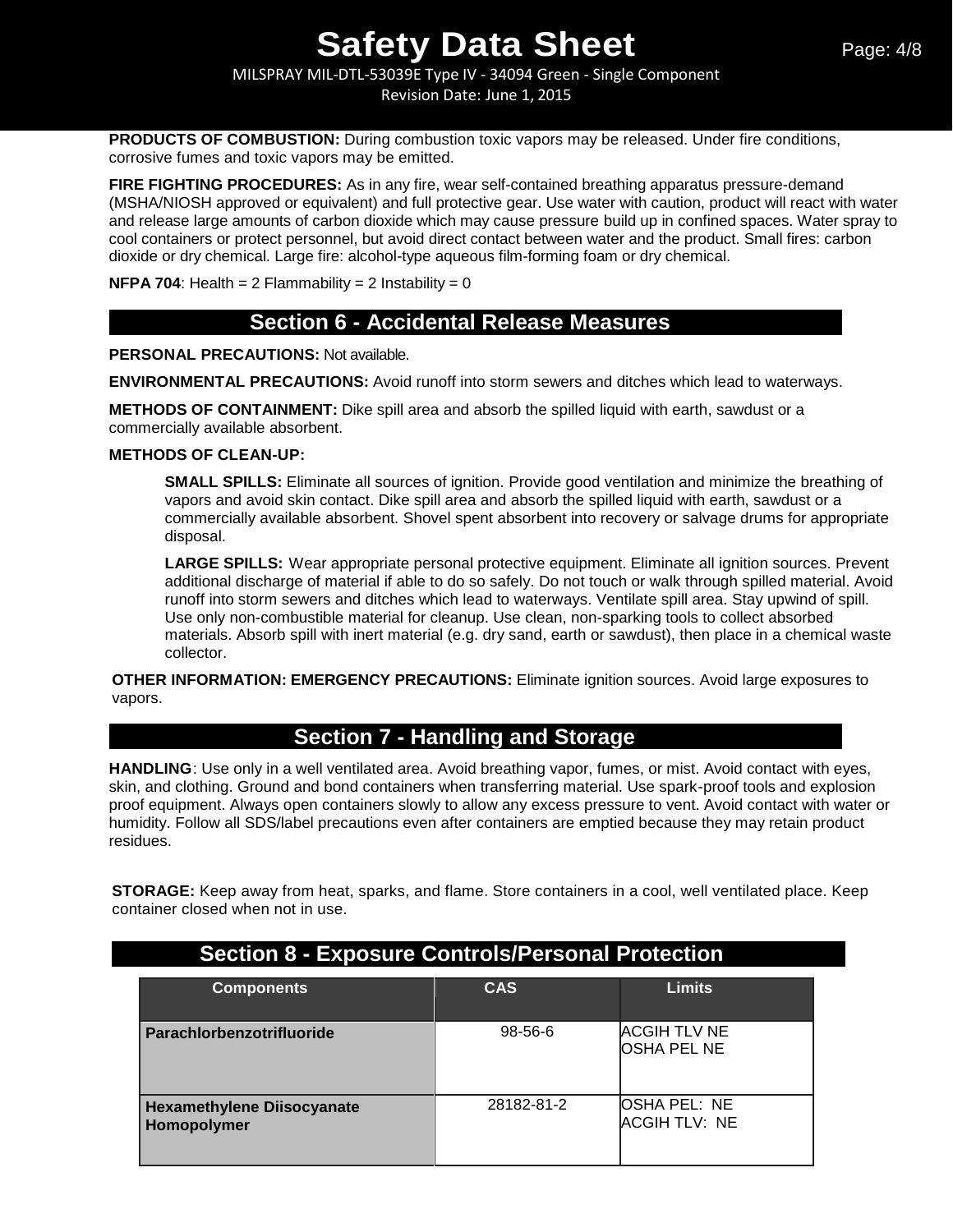MILSPRAY MIL-DTL-53039E Type IV - 34094 Green - Single Component Revision Date: June 1, 2015

| <b>*Cobalt Chromite</b>                     | 68187-49-5     | OSHA PEL 0.1 mg/m3<br>ITWA as Cobalt<br>ACGIH TLV 0.1 mg/m3<br>TWA as Cobalt                  |
|---------------------------------------------|----------------|-----------------------------------------------------------------------------------------------|
| *Chromium Oxide Green                       | 1308-38-9      | ACGIH PEL 0.5 mg/m3<br>ITWA as<br>Chromium(III)<br>OSHA PEL 0.5 mg/m3<br>TWA as Chromium(III) |
| <b>Methyl Isoamyl Ketone</b>                | $110 - 12 - 3$ | ACGIH TLV: 50 PPM<br>IOSHA PEL: 50 PPM                                                        |
| <b>Light Aromatic Petroleum distillates</b> | 64742-95-6     | OSHA PEL 100 PPM TWA<br><b>ACGIH TLV 100 PPM TWA</b>                                          |

NE=Not Established

**ENGINEERING CONTROLS:** Engineering controls should be in place to minimize exposure to vapors and any ignition sources.

**EYE PROTECTION**: Wear safety glasses with side shields (or goggles) and a face shield.

**SKIN PROTECTION:** Wear impervious gloves to prevent contact with skin. Wear protective gear as needed apron, suit, boots.

**RESPIRATORY PROTECTION**: NIOSH/MSHA approved respirators may be necessary if airborne concentrations are expected to exceed exposure limits. In the event of insufficient ventilation, Self-contained breathing apparatus is recommended.

**HYGIENE:** Do not eat, drink, or smoke in areas where this material is used. Avoid breathing vapors. Remove contaminated clothing and wash before reuse. Wash thoroughly after handling. Wash hands before eating.

**OTHER USE PRECAUTIONS:** Facilities storing or utilizing this material should be equipped with an eyewash facility and a safety shower.

# **Section 9 - Physical and Chemical Properties**

**PHYSICAL STATE:** Liquid

**ODOR:** Typical

**ODOR THRESHOLD:** Not determined.

**pH:** Not determined.

**BOILING POINT:** 144.0 C

**FLASH POINT:** 100F (38ºC) SETAFLASH CLOSED CUP

**FLAMMABILITY LIMITS:** 0.9 to 12.6

**VAPOR PRESSURE:** Not determined.

**VAPOR DENSITY:** Not determined.

**SPECIFIC GRAVITY:** 1.3576746

**AUTO-IGNITION TEMPERATURE:** Not determined.

**VOC EPA METHOD 24:** 0.9621688 lb/gal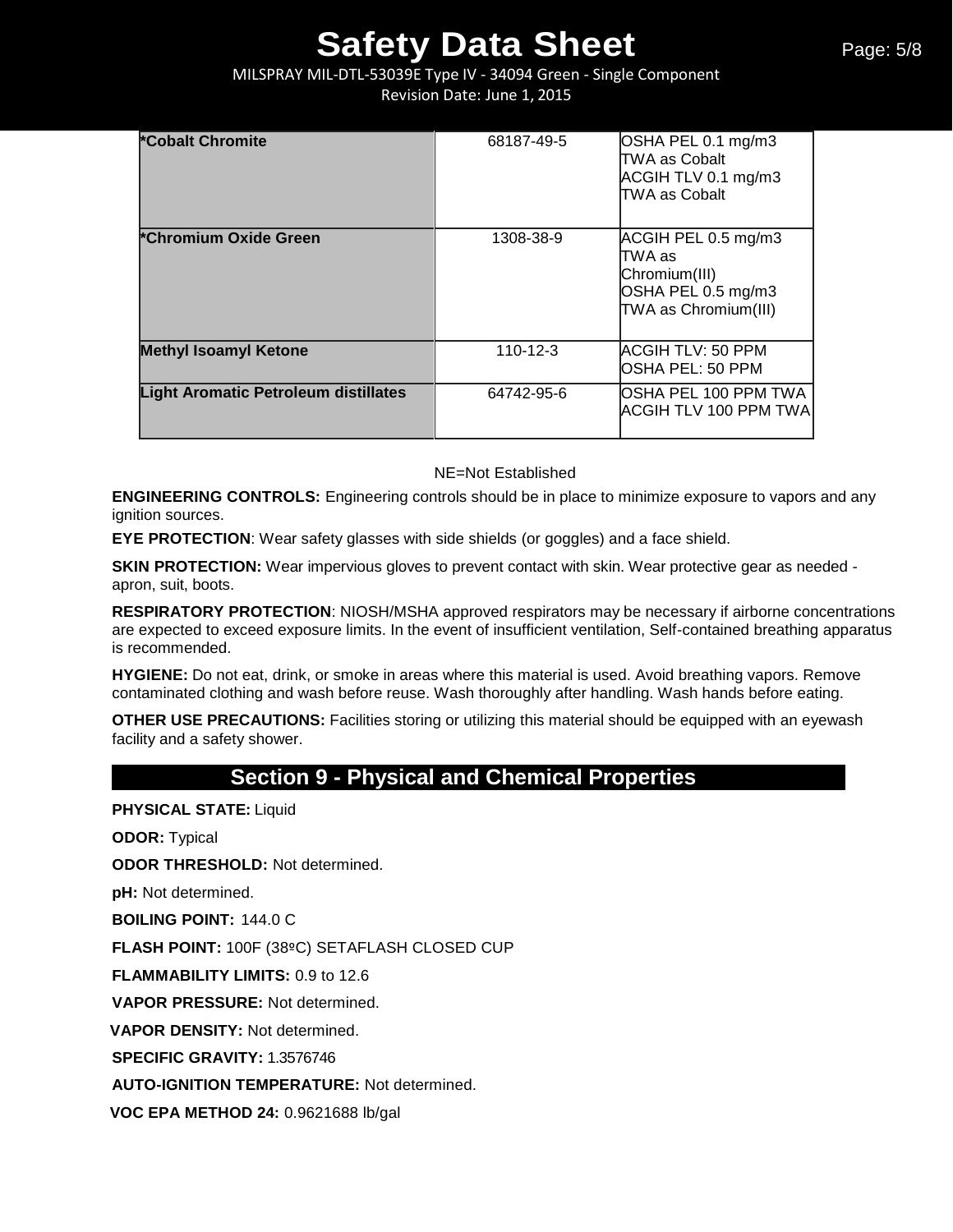MILSPRAY MIL-DTL-53039E Type IV - 34094 Green - Single Component Revision Date: June 1, 2015

# **Section 10 - Stability and Reactivity**

**STABILITY:** No information available.

**CONDITIONS TO AVOID:** Not available.

**INCOMPATIBLE MATERIALS:** Prevent contact with water and aqueous solutions, alcohols, amines, bases, strong acids, and strong oxidizing agents.

**HAZARDOUS DECOMPOSITION PRODUCTS:** During thermal decomposition, toxic gasses, corrosive gasses, and nitrogen oxides may be formed.

**POSSIBILITY OF HAZARDOUS REACTIONS:** No information available.

## **Section 11 - Toxicological Information**

**LIKELY ROUTES OF EXPOSURE:** Eye contact, Skin contact, Ingestion, and Inhalation

**EYE:** Can cause eye irritation.

**SKIN:** Causes skin irritation. Prolonged or repeated contact can result in defatting and drying of the skin which may result in skin irritation and dermatitis (rash).

**INHALATION:** Vapors are irritating to nasal passages and throat. High concentrations can cause stupor and headaches. May cause respiratory irritation and difficulty breathing. May cause dizziness and drowsiness. **Ingestion:** Irritating to mouth, throat, and stomach. May cause headache. May cause dizziness and drowsiness and/or stupor.

**CHRONIC EFFECTS:** Significant exposure to this chemical may adversely affect people with chronic disease of the respiratory system, central nervous system, kidney, liver, skin, and/or eyes.

**TARGET ORGANS:** Not available.

**CANCER INFORMATION:** Not available.

**CARCINOGENICITY:** Not available.

**DEVELOPMENTAL INFORMATION:** Not available.

**MIXTURE TOXICITY:** Not available.

**ACUTE TOXICITY VALUES:** The acute effects of this product have not been tested. Data on individual components are listed below.

| <b>CAS Number</b> | <b>Test</b>                                                                                                        |
|-------------------|--------------------------------------------------------------------------------------------------------------------|
| $98 - 56 - 6$     | Oral LD50: 13,000, Dermal LD50: 2,700, Vapor LC50: 33,                                                             |
| 28182-81-2        | Oral LD0: Rat: >2500 mg/kg), Dermal LD0: Rabbit >2000<br>mg/kg >2000 mg/kg Rat, Inhalative LC50: .390 mgl rat 4 h, |
| 68187-49-5        |                                                                                                                    |
| 1308-38-9         |                                                                                                                    |
| $110 - 12 - 3$    | Oral LD-50:(Rat):5.657 mg/kg, Dermal LD-50 (Guinea Pig):>10 ml/kg,<br>NOEL (Rat, Oral Study, 90 d): 200 ppm,       |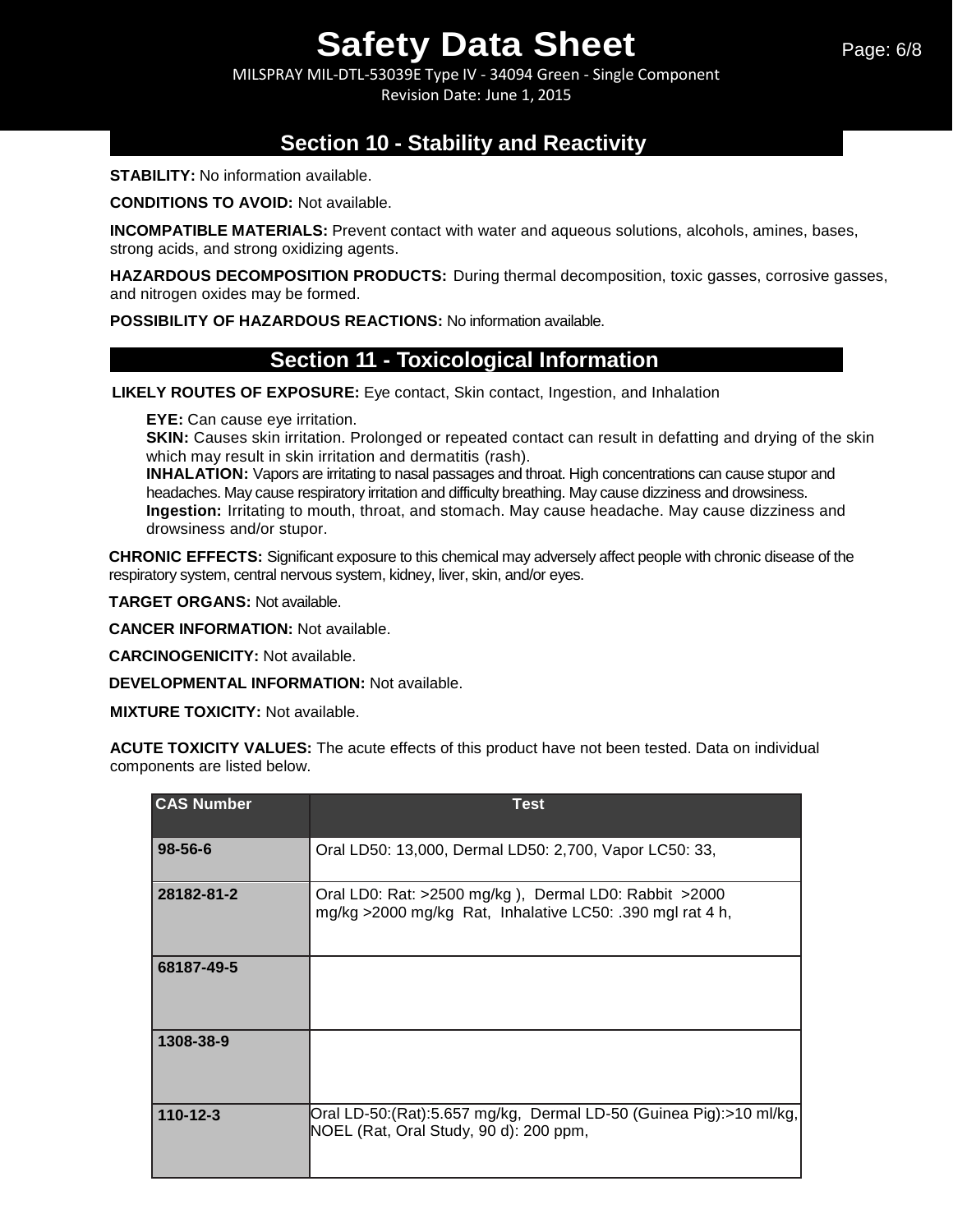MILSPRAY MIL-DTL-53039E Type IV - 34094 Green - Single Component Revision Date: June 1, 2015

| 64742-95-6 | Oral LD50: >3,000 mg/kg, Dermal LD50: >3,160 mg/kg, Vapor LC50:<br>$>20$ mg/L, |
|------------|--------------------------------------------------------------------------------|
|------------|--------------------------------------------------------------------------------|

# **Section 12 - Ecological Information**

**ENVIRONMENTAL EFFECTS:** Information not available on mixture. Information on individual components is listed below if available.

| <b>CAS Number</b> | Test                                                                                                                                                                          |
|-------------------|-------------------------------------------------------------------------------------------------------------------------------------------------------------------------------|
| $98 - 56 - 6$     | No Information available.                                                                                                                                                     |
| 28182-81-2        | The product does not have any known adverse effects on the aquatic<br>organisms tested.                                                                                       |
| 68187-49-5        |                                                                                                                                                                               |
| 1308-38-9         |                                                                                                                                                                               |
| $110 - 12 - 3$    | LC-50 (Fish, 96h): 159 mg/l, EC-50 (Alga, 72 h):>100 mg/l (highest<br>concentration tested), 67% (28 d, Ready Biodegradability: Closed<br>Bottle Test) Readily biodegradable, |
| 64742-95-6        | lNo information available.                                                                                                                                                    |

# **Section 13 - Disposal Considerations**

Dispose of waste in accordance with all local, state, and federal regulations.

## **Section 14 - Transport Information**

## **DOMESTIC (USDOT):**

Proper Shipping Name: Paint Hazard Class: 3 Packing Group: III Quantity: Not applicable. UN Number: 1263

# **Section 15 - Regulatory Information**

**REGULATORY OVERVIEW:** The regulatory data in section 15 is not intended to be all-inclusive, only selected regulations are represented.

**TSCA:** All components of this material are either listed or exempt from listing on the TSCA Inventory.

## **SARA TITLE III (SUPERFUND AMENDMENTS AND REAUTHORIZATION ACT)**

**311/312/313 REPORTABLE INGREDIENTS:** See Section 3.

### **EPA HAZARDS:**

**FIRE:** Yes **PRESSURE GENERATING:** No **REACTIVITY:** No **ACUTE:** Yes **CHRONIC:** Yes